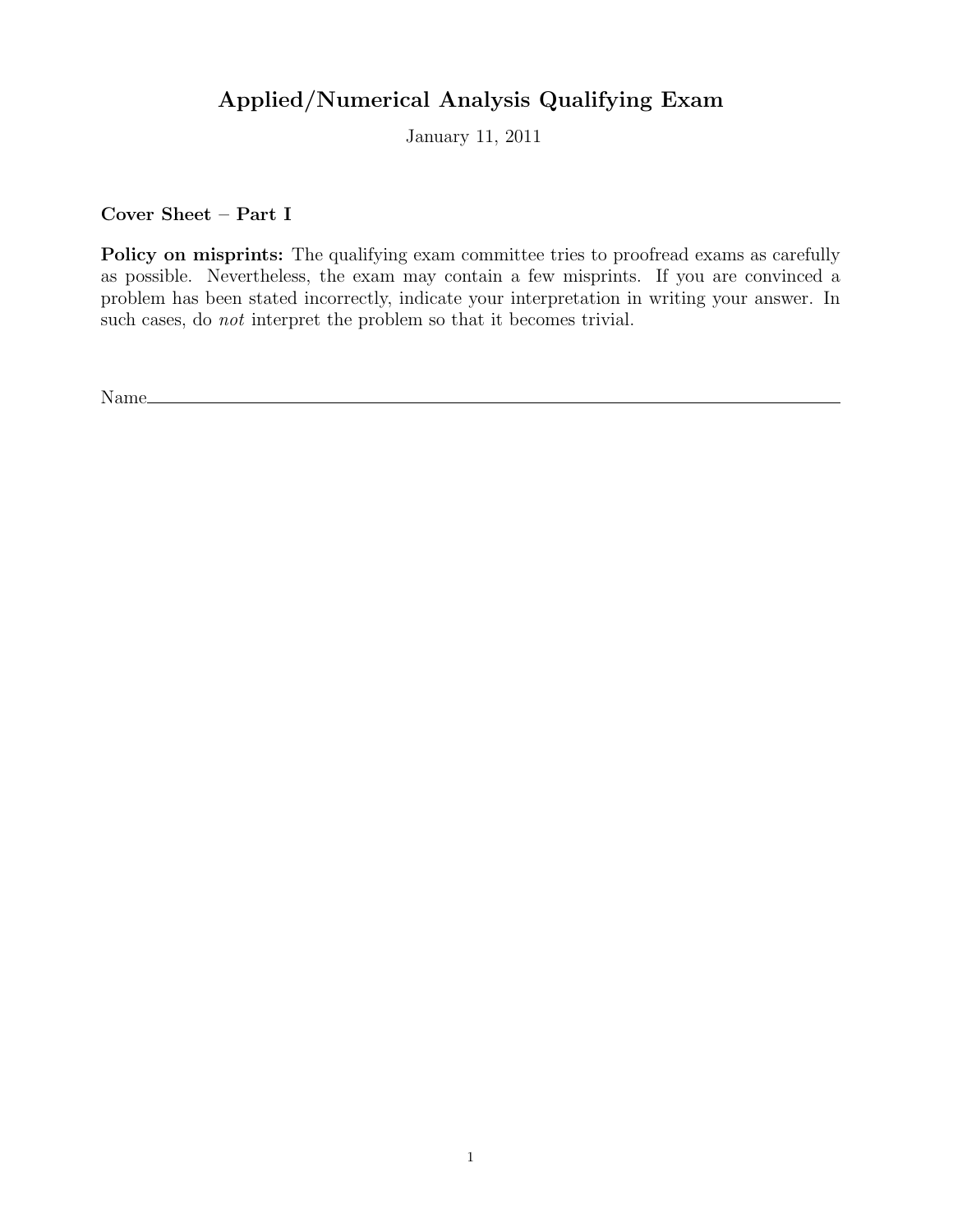## Part 1: Applied Analysis

Instructions: Do any 3 of the 4 problems in this part of the exam. Show all of your work clearly. Please indicate which of the 4 problems you are skipping.

(1) Given  $w \in C[0,1]$ , with  $w(x) > 0$  on  $[0,1]$ , let  $L^2_w[0,1]$  be the weighted Hilbert space with the inner product

$$
\langle f, g \rangle_w = \int_0^1 f(x) \overline{g(x)} w(x) dx,
$$

where f, g are in  $L^2[0,1]$ . In addition, let  $\{\phi_n(x)\}_{n=0}^{\infty}$  be the set of orthogonal polynomials generated by using the Gram-Schmidt process on  $\{1, x, x^2 \dots\}$  in the inner product for  $L^2_w$ . Assume that  $\phi_n(x) = x^n +$  lower powers.

- (a) State the Weierstrass Approximation Theorem and briefly sketch its proof. (Use no more than a page or so.)
- (b) You are given that  $C[0, 1]$  is dense in  $L^2[0, 1]$ . Show that the orthogonal polynomials  $\{\phi_n(x)\}_{n=0}^{\infty}$  form a complete, orthogonal set in  $L^2_w[0,1]$ .
- (2) Consider the differential operator  $Lu(x) = -((x+1)u')'$ , with  $x \in [0,1]$ .
	- (a) Show that if  $D(L) := \{u \in L^2 | Lu \in L^2 \text{ and } u(0) = 0 = u'(1)\}\$ , then L is self adjoint and positive definite.
	- (b) Find the Green's function for L having the domain  $D(L)$  above.
	- (c) Briefly explain why the eigenfunctions this operator are complete in  $L^2[0,1]$ .
- (3) In the problem below, use the Fourier transform conventions

$$
\mathcal{F}[f](\omega) = \frac{1}{\sqrt{2\pi}} \int_{-\infty}^{\infty} f(x)e^{-i\omega x} dx
$$

$$
\mathcal{F}^{-1}[\hat{f}](x) = \frac{1}{\sqrt{2\pi}} \int_{-\infty}^{\infty} \hat{f}(\omega)e^{i\omega x} d\omega.
$$

As usual,  $\hat{f} = \mathcal{F}[f]$ .

- (a) Show  $\mathcal{F}^4 = I$ . (Hint:  $\mathcal{F}[f(x)] = \mathcal{F}^{-1}[f(-x)].$ )
- (b) You are given that the equation  $-u''_n + x^2 u_n = (2n + 1)u_n$  has, up to a constant multiple, a unique solution  $u_n \in L^2(\mathbb{R})$ , for  $n = 0, 1, \ldots$  (You may assume that the solution is smooth enough and decays fast enough to be in Schwartz space.) Show that  $u_n$  is an eigenfunction of the Fourier transform; that is,  $\hat{u}_n(\omega) =$  $\lambda_n u_n(\omega)$ . Also, show that  $\lambda_n^4 = 1$ .
- (4) Let  $k(x, y) = x^4 y^{12}$  and consider the operator  $K u(x) = \int_0^1 k(x, y) u(y) dy$ .
	- (a) Show that K is a Hilbert-Schmidt operator and that  $||K||_{op} \le \frac{1}{10}$ .
	- (b) State the Fredholm Alternative for the operator  $L = I \lambda K$ . Explain why it applies in this case. Find all values of  $\lambda$  such that  $Lu = f$  has a unique solution for all  $f \in L^2[0,1]$ .
	- (c) Use a Neumann series to find the resolvent  $(I \lambda K)^{-1}$  for  $\lambda$  small. Sum the series to find the resolvent.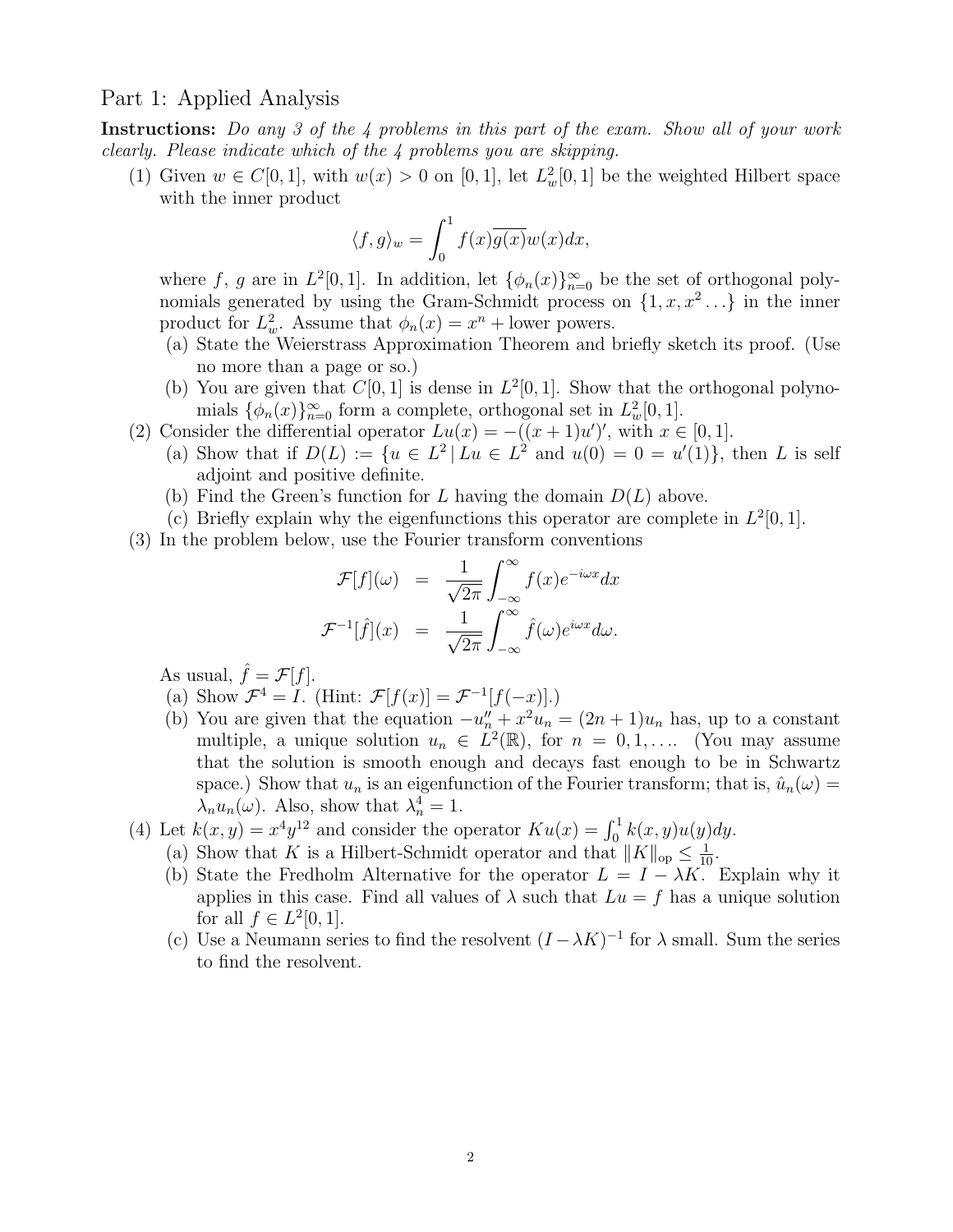## Applied/Numerical Analysis Qualifying Exam

January 11, 2011

Cover Sheet – Part II

Policy on misprints: The qualifying exam committee tries to proofread exams as carefully as possible. Nevertheless, the exam may contain a few misprints. If you are convinced a problem has been stated incorrectly, indicate your interpretation in writing your answer. In such cases, do not interpret the problem so that it becomes trivial.

Name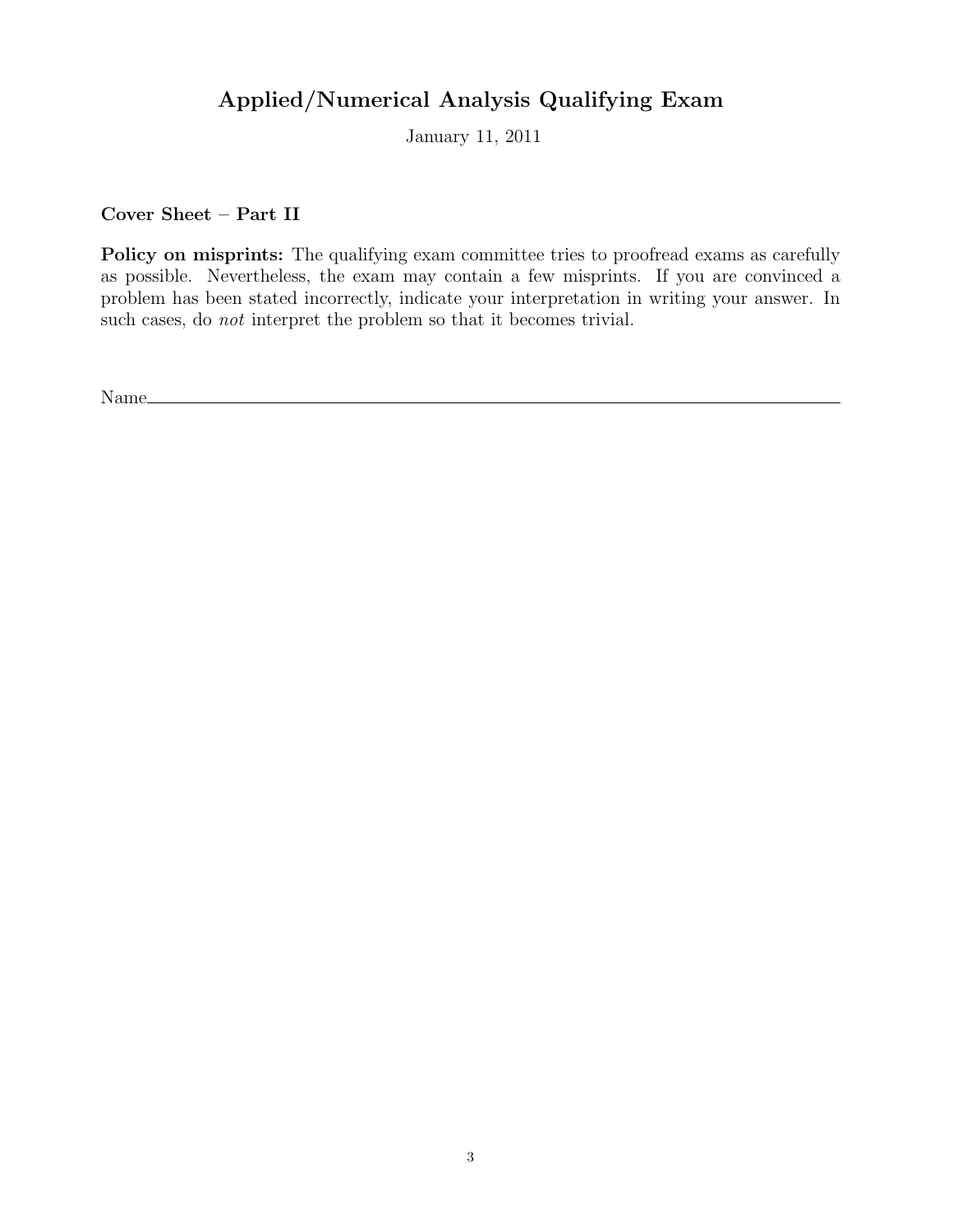Part 2: Numerical Analysis

Instructions: Do all problems in this part of the exam. Show all of your work clearly.

Problem 1: Consider the following two-points boundary value second order problem in 1-D: Find a function u defined a.e. in  $[0, 1]$  such that

(1) 
$$
-(xK(x)u'(x))' + xq(x)u(x) = xf(x) \text{ a.e. in } [0,1[,
$$

$$
\lim_{x \to 0} (xu'(x)) = 0 \text{ and } K(1)u'(1) + u(1) = 0,
$$

where  $K \in \mathcal{C}^1([0,1])$ ,  $q \in \mathcal{C}^0([0,1])$  and  $f \in L^2(0,1)$  are given functions. Assume that there exists a constant  $\kappa_0 > 0$  such that  $K(x) \ge \kappa_0$  and  $q(x) \ge 0$  for all  $x \in [0,1]$ . Let

 $V = \{v \in L^2_{loc}(0,1) \,;\, \sqrt{x}v \in L^2(0,1), \sqrt{x}v' \in L^2(0,1)\}.$ 

Accept as a fact that  $V$  is a Hilbert space for the norm

$$
||v||_V = \left( \|\sqrt{x}v\|_{L^2(0,1)}^2 + \|\sqrt{x}v'\|_{L^2(0,1)}^2 \right)^{1/2},
$$

and  $\mathcal{C}^1([0,1])$  is dense in V for this norm.

- (1) Derive the variational formulation (also called weak formulation) of problem (1) in the space  $V$ .
- (2) Prove that the corresponding bilinear form of this variational formulation is elliptic (or coercive) in  $V$ .

**Hint.** First show that all functions v of  $\mathcal{C}^1([0,1])$  satisfy

$$
\int_0^1 v(x)^2 dx = v^2(1) - 2 \int_0^1 xv(x)v'(x) dx
$$

and then establish the following variant of Poincaré's inequality

$$
\forall v \in V, \|\sqrt{x}v\|_{L^2(0,1)} \leq \alpha \left(v^2(1) + \|\sqrt{x}v'\|_{L^2(0,1)}^2\right)^{\frac{1}{2}}
$$

for some constant  $\alpha > 0$ . Based on this equality deduct the ellipticity.

(3) Choose an integer  $N \geq 2$ , set  $h = 1/N$ , let  $x_i = ih$ ,  $0 \leq i \leq N$  and define the finite element space

$$
V_h = \{ v_h \in C^0([0,1]) \, ; \, v_h|_{]x_i,x_{i+1}[} \in \mathcal{P}_1, 0 \le i \le N-1 \} \, .
$$

Show that  $V_h$  is a subspace of V. Discretize the variational problem in this space. Prove existence and uniqueness of the discrete solution and establish an error estimate without estimating the norms of the interpolation errors.

**Problem 2:** Let  $\Omega$  be a bounded domain in  $\mathbb{R}^2$  with polygonal boundary  $\partial\Omega$ . Let

$$
H_0^1(\Omega) = \{ v \in H^1(\Omega) : v(x) = 0 \,\forall x \in \partial\Omega \}
$$

be the standard Sobolev space of functions defined on  $\Omega$  that vanish on the boundary.

In all that follows,  $T > 0$  is a given final time,  $c > 0$  is a constant, and  $u_0 \in C^0(\Omega)$  are given functions. Consider the parabolic equation: Find a function u defined a.e. in  $\Omega \times ]0,T[$ solution of

(2)  
\n
$$
\frac{\partial u}{\partial t} - \frac{\partial^2 u}{\partial x_1^2} - \frac{\partial^2 u}{\partial x_2^2} + cu = 0 \text{ a.e. in } \Omega \times ]0, T[,
$$
\n
$$
u(x, t) = 0 \text{ a.e. in } \partial \Omega \times ]0, T[,
$$
\n
$$
u(x, 0) = u_0(x) \text{ a.e. in } \Omega.
$$